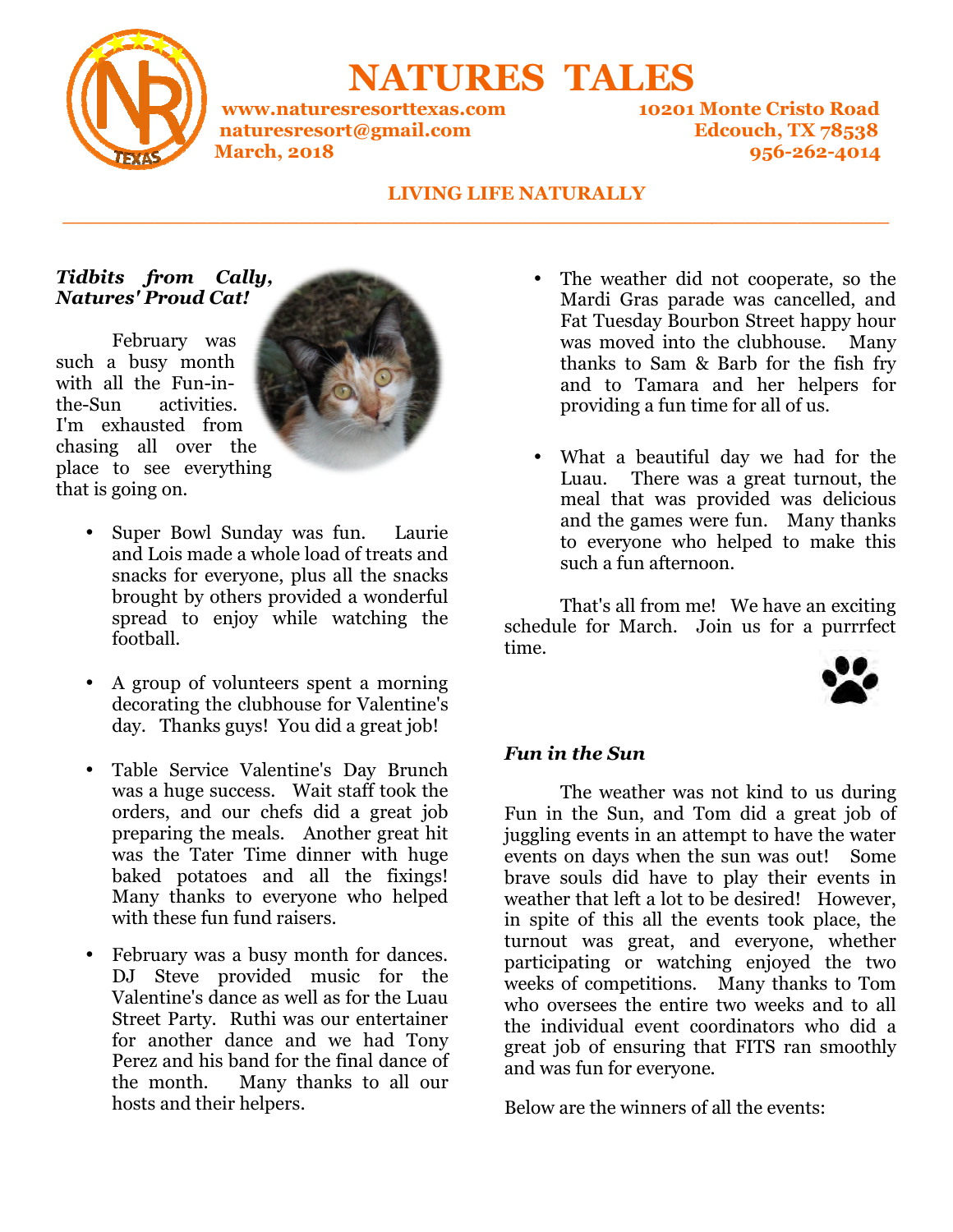### **Golf Scramble:**

| Winners: | Steve Lot #71, Dakota Bill, Ian               |
|----------|-----------------------------------------------|
|          | Howes & Ed Hopkins from                       |
|          | Sandpipers                                    |
|          | Special prize to Linda McGill for most drives |
|          | used $(7)$                                    |
|          | $Chaoial D1 + a D1 + b D2 + b D3 + b D4$      |

Special Putz, Putter to Steve - Lot 300

### **Cornhole:**

1st Place: Mike - Lot 132 & Rainell (day) 2nd Place: Fern - Lot 70 & Tinkerbell - Lot 122

### **Petanque**:

| 1 <sup>st</sup> Place: | Patty - Lot 19; Mike - Lot 46A, |
|------------------------|---------------------------------|
|                        | Lois - PT10 & Michael - Lot 74  |
| 2 <sup>nd</sup> Place: | Ken - Lot 56, Carmen - Lot 24,  |
|                        | Nick - PT8 & Kerry - PT6        |
| 3rd Place:             | Tommy - (Day), Bob- PT 6,       |
|                        | Michael - PT 10, Carole -       |
|                        | Lot 74, Diane - Lot 10          |
| 4 <sup>th</sup> Place: | Fern - Lot 70, Janet - Lot 56,  |
|                        | Phyllis - PT 8, Edgar - Lot 216 |
|                        |                                 |

### **Trivial Pursuit:**

Winners: Team Trivial Tits*;* Margie - Lot 72, Tim - Lot 311, Gene & Robin - Lot 54

### **Volleyball:**

1st Place: Steve - Lot 300; Pete - Lot 228; Renè - 70; Kay - PT9 Craig - 106<br>2<sup>nd</sup> Place: Andy - PT0: Mike - Lot 132: Andy - PT9; Mike - Lot  $132$ ; Steve - Lot 71; Sue - Lot 312 ;

Rainy - Lot 36

# **Mexican Train:**

Winner: Jack - Lot 209

# **Shuffleboard:**

<sup>1st</sup> Place:<br>2<sup>nd</sup> Place: Jeannot & Lorraine - Lot 28 Alain & Martine - Lot  $6$ 

# **Pickleball:**

1<sup>st</sup> Place: Sylvain - Lot 14 2nd Place: Andy - PT9 3<sup>rd</sup> Place: Rob - Lot 60

# **Texas Hold'em:**

Winner: Tom - Lot 309 Bad Beat: Robin - Lot 54 full house beat with bigger full house

#### **Euchre:**

| 1 <sup>st</sup> Place: | Maryann - Lot 77 |
|------------------------|------------------|
| 2 <sup>nd</sup> Place: | Gene - Lot 54    |
| 3 <sup>rd</sup> Place: | Sue - Lot 124    |

#### **Ring Toss:**

| Winners: | Team 'Ring me Up' - Diane &               |
|----------|-------------------------------------------|
|          | Henry Winning Time: 1:09.51               |
|          | Best Effort: Team 'All Messed Up' - Dan & |
|          | Kelley Time: $1:26.32$                    |

#### **Darts:**

Winners: "The Flights" Captain Ken - Lot 232; Sheila - PT5; Kay - PT9; Mary - Lot 76 High Score: Steve - Lot 71 with a 128

### **Ladder Golf:**

1st Place: Jim - Lot 11 & Fern - Lot 70 2nd Place: Andy & Kay - PT9

#### **Horseshoes:**

1<sup>st</sup> Place: Terry - Lot 232 2nd Place: Rick – Lot 72

### **Raft Race:**

| Winners: | Team Waterspouts - Dan & Kelley            |
|----------|--------------------------------------------|
|          | Winning Time: $1:56.97$                    |
|          | Best Effort: Team Sneaky Sharks - George & |
|          | Sheila Time: 3:29.69                       |

### **Wii Bowling:**

1st Place: st Place: *Cheek Squezzers*, Janet - Lot 56, Francine - Lot 220, Jim - Lot 77, and Andy - PT9.

2nd Place: *Butz n Gutz*, Joyce - Lot 15, George -PT5, Becky - Lot 228, and Steve - Lot 312.

Honorable Mention: *Bowling Stones*, Mary - Lot 76, Maryann - Lot 77, Tinkerbell - Lot 122 and Judy - Lot 11

### **Yatzee:**

1st Place: Terry - Lot 232 2nd Place: Patty - Lot 19 **Blind Golf Cart Race:** 

| 1 <sup>st</sup> Place: | Theresa - OF 1, Jerry - Lot 62. |
|------------------------|---------------------------------|
| 2 <sup>nd</sup> Place: | Steve & Julie - Lot 300         |
| $3rd$ Place:           | Normand - Lot 224 & Sylvain #14 |